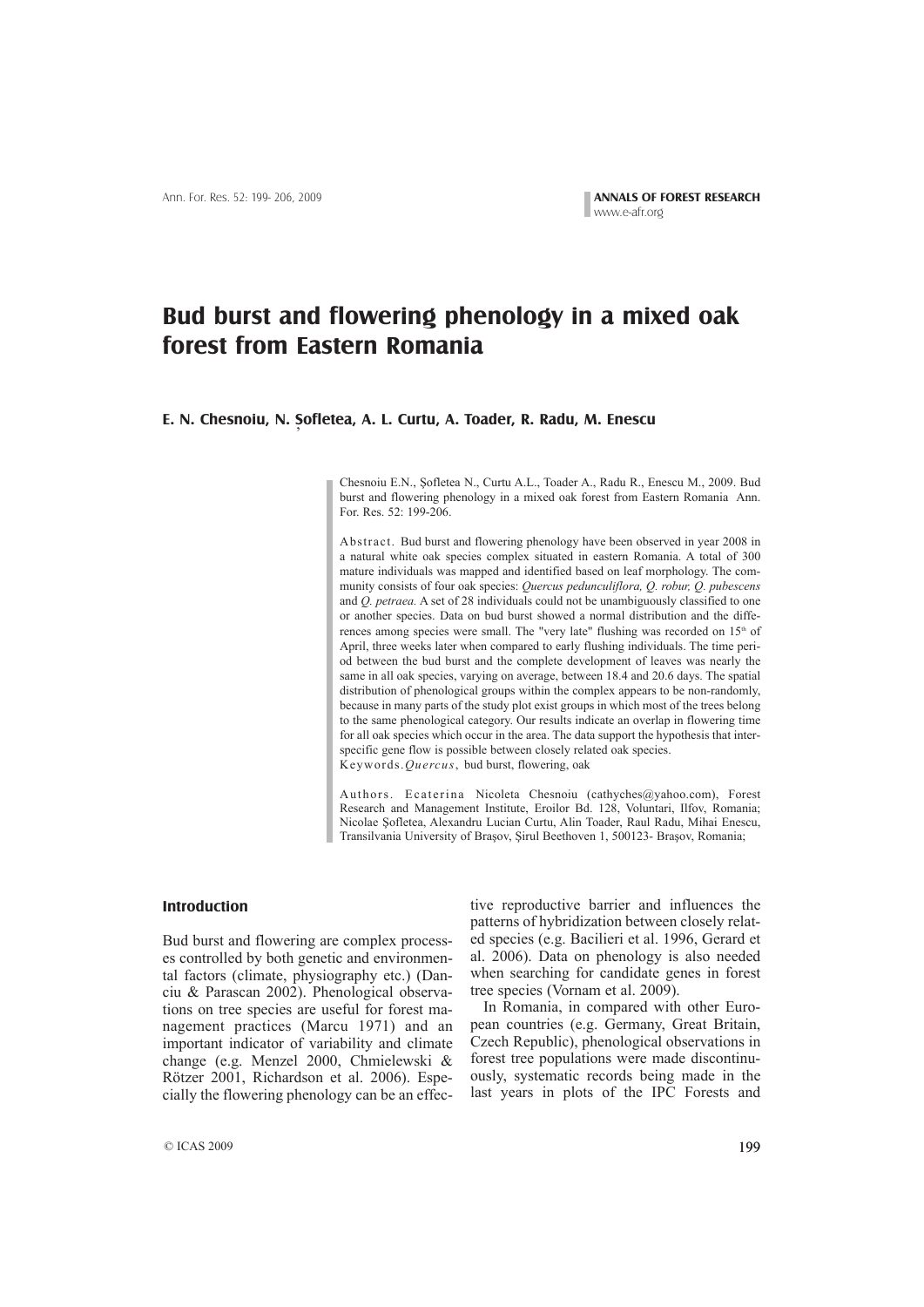FENOFOR network (Teodosiu et al. 2005). Phenological data on oak species - pedunculate oak (*Quercus robur*) and sessile oak (*Q. petraea*) - were recorded for short time periods in several stands and arboreta across the country (Bãlãnicã & Tomescu 1953, Tomescu et al. 1967, Teodosiu et al. 2005). However, no data about bud burst, flowering and leaf fall are reported for *Q. pedunculiflora* K. Koch., a lesser known oak taxon occurring in S-E Europe (Georgescu & Morariu 1948, Schwarz 1993).

A bimodal floral phenology distribution would be regarded as a complete prezygotic barrier between *Q. pedunculiflora* and *Q. robur* and it would support the hypothesis of the existence of two separate species. On the contrary, an unimodal distribution would rather suggest that the flower phenology does not constitute a reproductive barrier between them and the two taxa are part of the same species. The aim of this study was to examine the leaf unfolding and flowering phenology at a fine scale in a mixed forest with *Q. robur* and tions, particularly on flowers, in these two oak taxa, are part of a large genetic and morphological investigation which aims to clarify the taxonomical status of *Q. pedunculiflora*. This species is considered either as separate species (Georgescu & Morariu 1948, Schwarz 1993) or as intraspecific unit of *Q. robur* (e.g. Petit et al. 2002, Broshtilov 2006).

## **Materials and methods**

The studied tree species are monoecious, i.e. they produce on the same tree both male and female flowers. As most of the temperate tree species, they are wind-pollinated. *Q. robur* prefers nutrient-rich and wet soils whereas *Q. pedunculiflora* is more adapted to xeric conditions (Sofletea  $&$  Curtu 2007).

The study plot is located at Fundeanu forest (45°58'41"N, 27°41'26"E, altitude 230 m above see level), Grivita Forest District, Galati Forest Directorate, in eastern Romania. A total of 300 adult oak individuals were sampled, numbered and mapped by using a high precision Leica SR 20 GPS unit (Figure 1).



**Figure 1** Map of the study site and distribution of oak tree on bud burst categories in year 2008